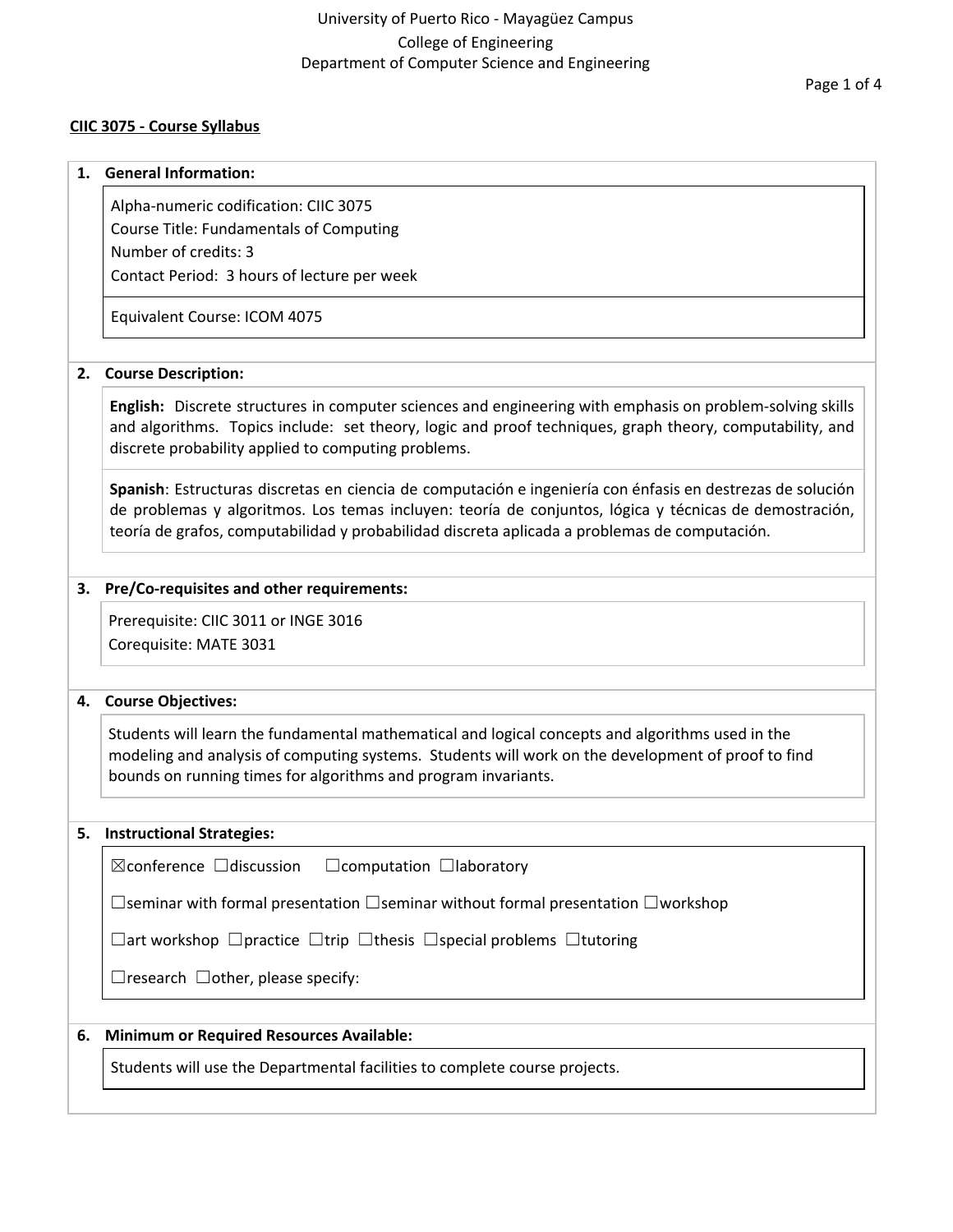| <b>Outline</b>                        | <b>Contact Hours</b> |
|---------------------------------------|----------------------|
| Logical statements and predicates     | 3                    |
| Proof techniques                      | 4                    |
| Sets and set operations               | 2                    |
| Ordered structures: tuples and lists, | 4                    |
| Counting formulas and techniques      | 3                    |
| Graphs and trees                      | 4                    |
| <b>Relations and functions</b>        | 4                    |
|                                       |                      |

| Equivalence relations                       | 2  |
|---------------------------------------------|----|
| Order relations                             | 2  |
| Topological sorting and well-founded orders | 3  |
| Inductively defined sets                    | 2  |
| <b>Recursive functions</b>                  | 4  |
| Proofs by induction                         | 4  |
| <b>Tests</b>                                | 4  |
| Total hours: (equivalent to contact period) | 45 |

# **8. Grading System**

☒Quantifiable (letters) ☐ Not Quantifiable

# **9. Evaluation Strategies**

|                        | Quantity | Percent |
|------------------------|----------|---------|
| $\boxtimes$ Exams      |          | 65%     |
| $\boxtimes$ Final Exam |          | 25%     |
| ⊠ Short Quizzes        | $5 - 8$  | 10%     |
| <b>Oral Reports</b>    |          |         |
| $\square$ Monographies |          |         |
| $\Box$ Portfolio       |          |         |